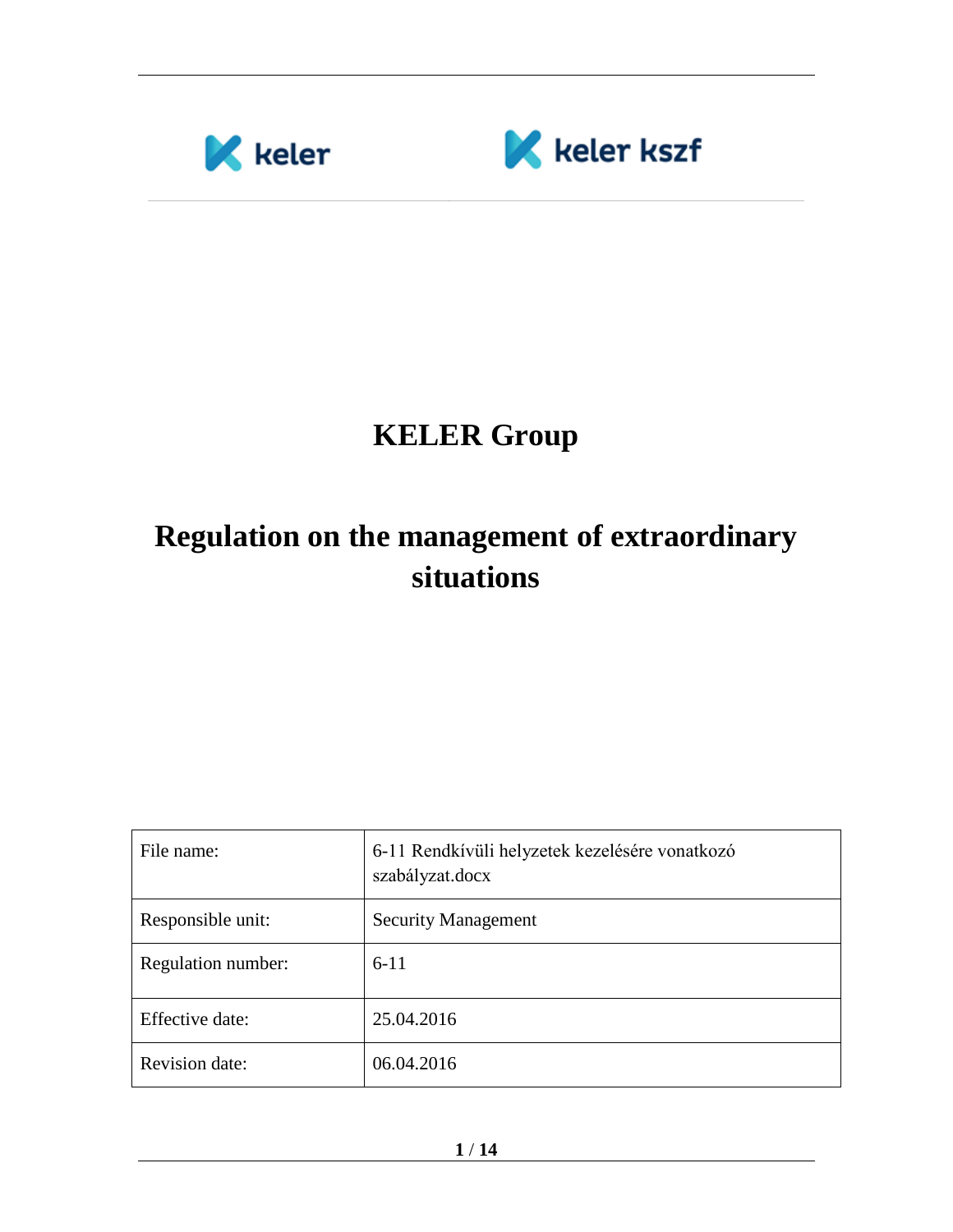## **CONTENTS**

| 1                          |                                                            |          |
|----------------------------|------------------------------------------------------------|----------|
|                            |                                                            |          |
| 2                          |                                                            |          |
| 3                          | CATEGORIES AND DECLARATION OF EXTRAORDINARY                |          |
|                            |                                                            |          |
| $\boldsymbol{\mathcal{L}}$ | <b>PROCEDURE OF EXTRAORDINARY SITUATION PREVENTION  10</b> |          |
|                            |                                                            |          |
| 5                          |                                                            |          |
| 6                          | <b>GROUP REPORTING OBLIGATION IN CASE</b><br><b>KELER</b>  | $\Omega$ |
| 7                          |                                                            |          |
| 8                          |                                                            |          |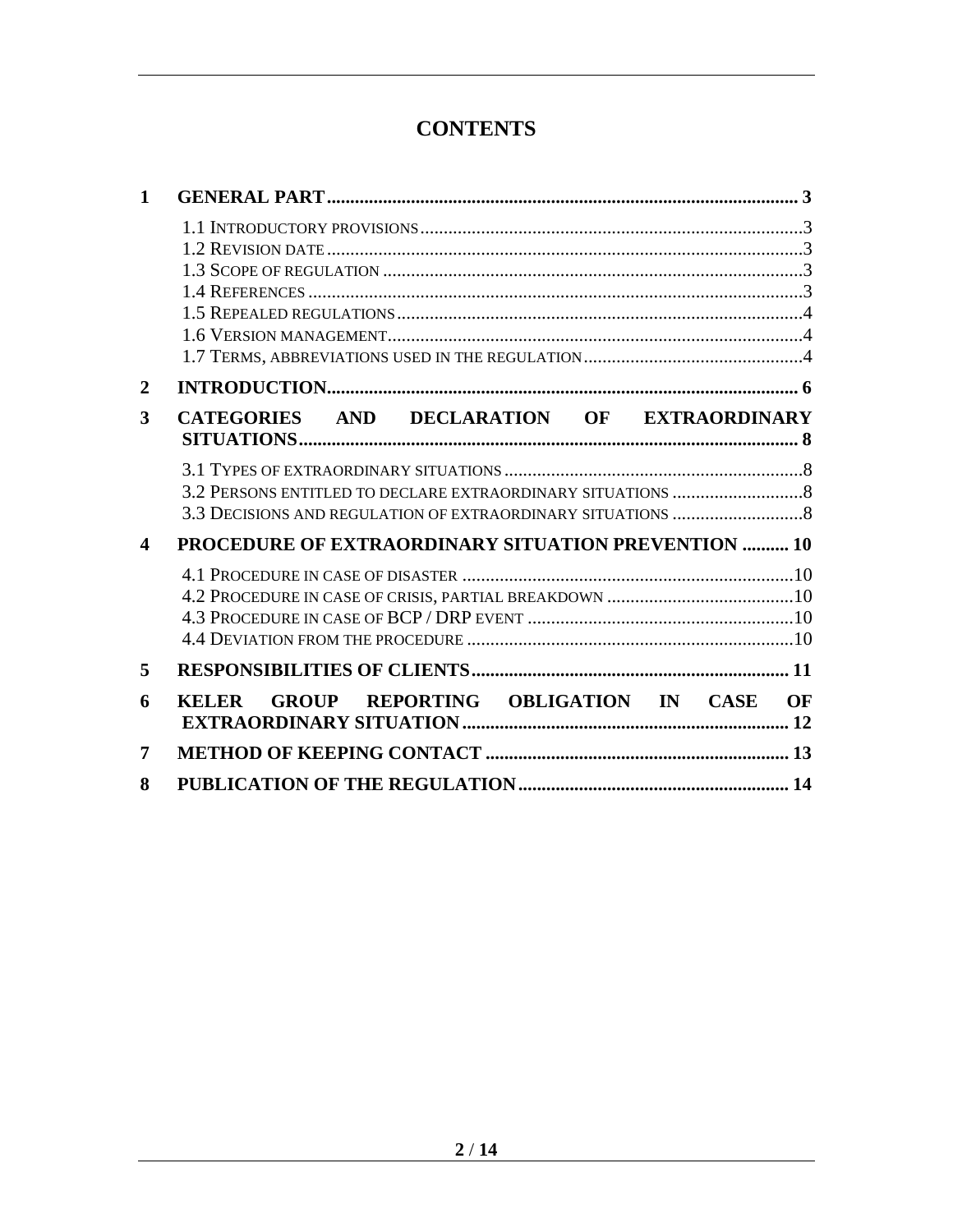### <span id="page-2-0"></span>**1 General part**

#### <span id="page-2-1"></span>**1.1 Introductory provisions**

<span id="page-2-2"></span>Reason for regulation creation: periodic review

#### **1.2 Revision date**

Acting within the scope of his/her responsibilities and authorities, the Security Management Head (hereinafter: SM Head) is required to take measures to review the present regulation in the following cases:

- Every two years, not later than the last business day of the month in the second year after the effective date;
- In case of changes to the legal regulations and regulatory documents defined in Point 1.4.;
- in case of major changes in the environment of operation.

#### <span id="page-2-3"></span>**1.3 Scope of regulation**

#### Material scope:

*The Regulation on the management of extraordinary situations covers the following areas of operation of the KELER Group:*

- Crisis management;
- Disaster recovery;
- Critical general sources of threat;
- Critical business processes;
- Critical resources (other resources, human resources and service providers);
- Critical IT and security resources.

Personal scope:

In this document, the KELER Group refers to KELER Ltd. and KELER CCP Ltd.

It covers all KELER Group organizational units and employees, and the employees of the Co-operating Parties.

#### <span id="page-2-4"></span>**1.4 References**

<span id="page-2-5"></span>Related regulatory documents:

- 3-09 KELER Ltd. Regulation on business continuity and disaster recovery
- <span id="page-2-6"></span>• 3-14 KELER CCP Ltd. Regulation on business continuity and disaster recovery
- KELER Group General Business Rules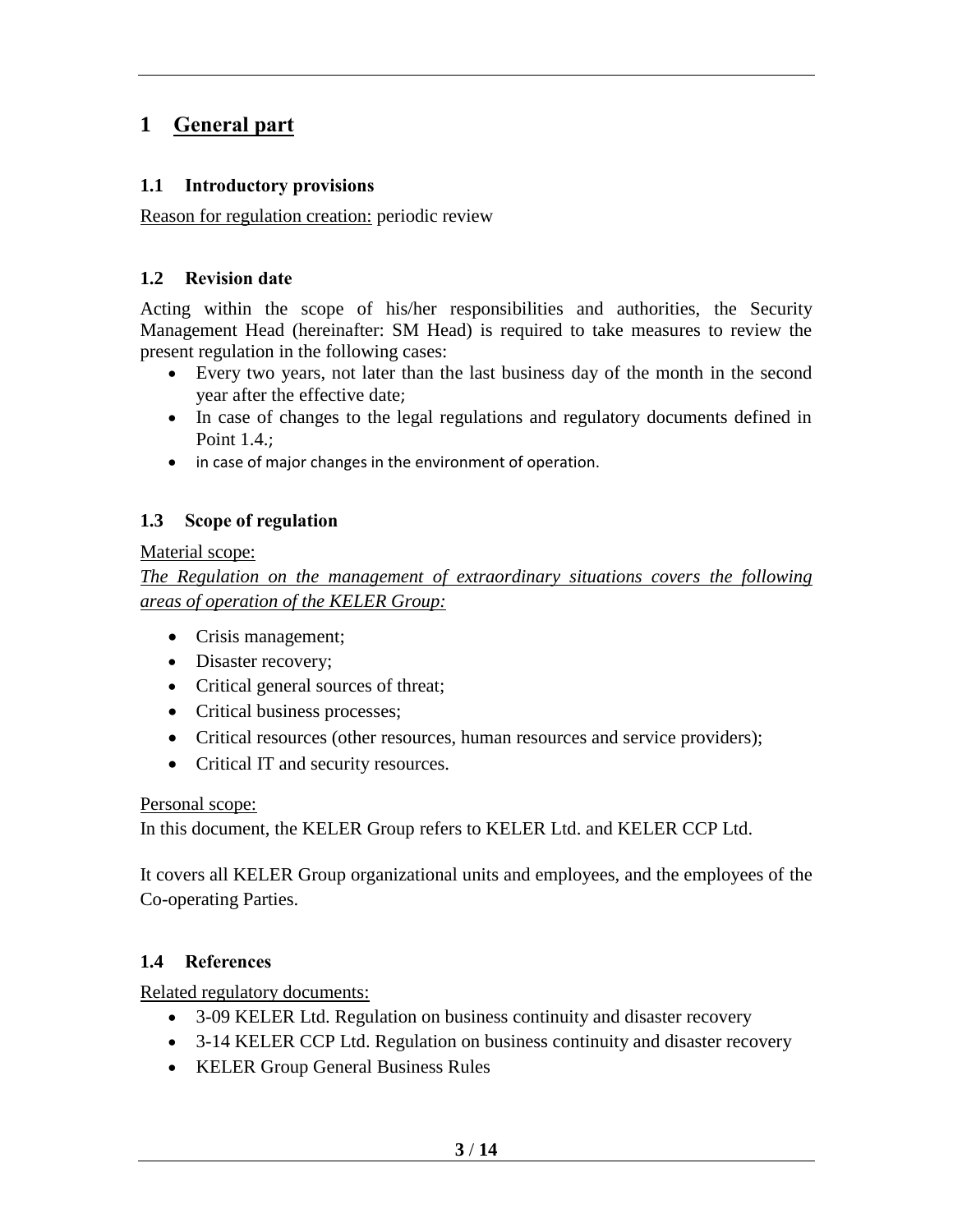References to regulations:

- Act CCXXXVII of 2013 on credit institutions and financial enterprises
- MNB Order 9/2009. (II. 27.) on the requirements related to the general business rules and regulations of the organization undertaking clearing house activity pursuant to the Act on the capital market
- MNB Order 10/2009 (II. 27.) on the requirements related to the regulations of the central depository
- Magyar Nemzeti Bank Recommendation 1/2015 on the protection of the IT system
- MNB Decree 50/2015. (XII. 9.) on the reporting requirements of the central bank information system primarily related to the performance of the basic tasks of the MNB

#### <span id="page-3-0"></span>**1.5 Repealed regulations**

<span id="page-3-1"></span>None.

#### **1.6 Version management**

Version number of current regulation: v1.2 Version number of previous regulation: v1.1 Effective date of previous regulation: 15.06.2015

# **Term Full name, meaning** BCP Business Continuity Plan BKR Interbank Clearing System DRP | Disaster Recovery Plan DVP Delivery Versus Payment Co-operating parties Jointly the stakeholders, direct participants of the settlement system  $BCP / DRP$  event  $\vert$  An event that poses threat to the continuity of KELER services and can be solved with BCP, DRP action plans. Incident An event that SD registers in the SIEM system. Incidents can be IT security or IT incidents. IT incident  $\vert$  An incident that poses threat to the continuity of KELER services and can be solved with incident management. IT incidents are events that are not part of the usual operation

#### <span id="page-3-2"></span>**1.7 Terms, abbreviations used in the regulation**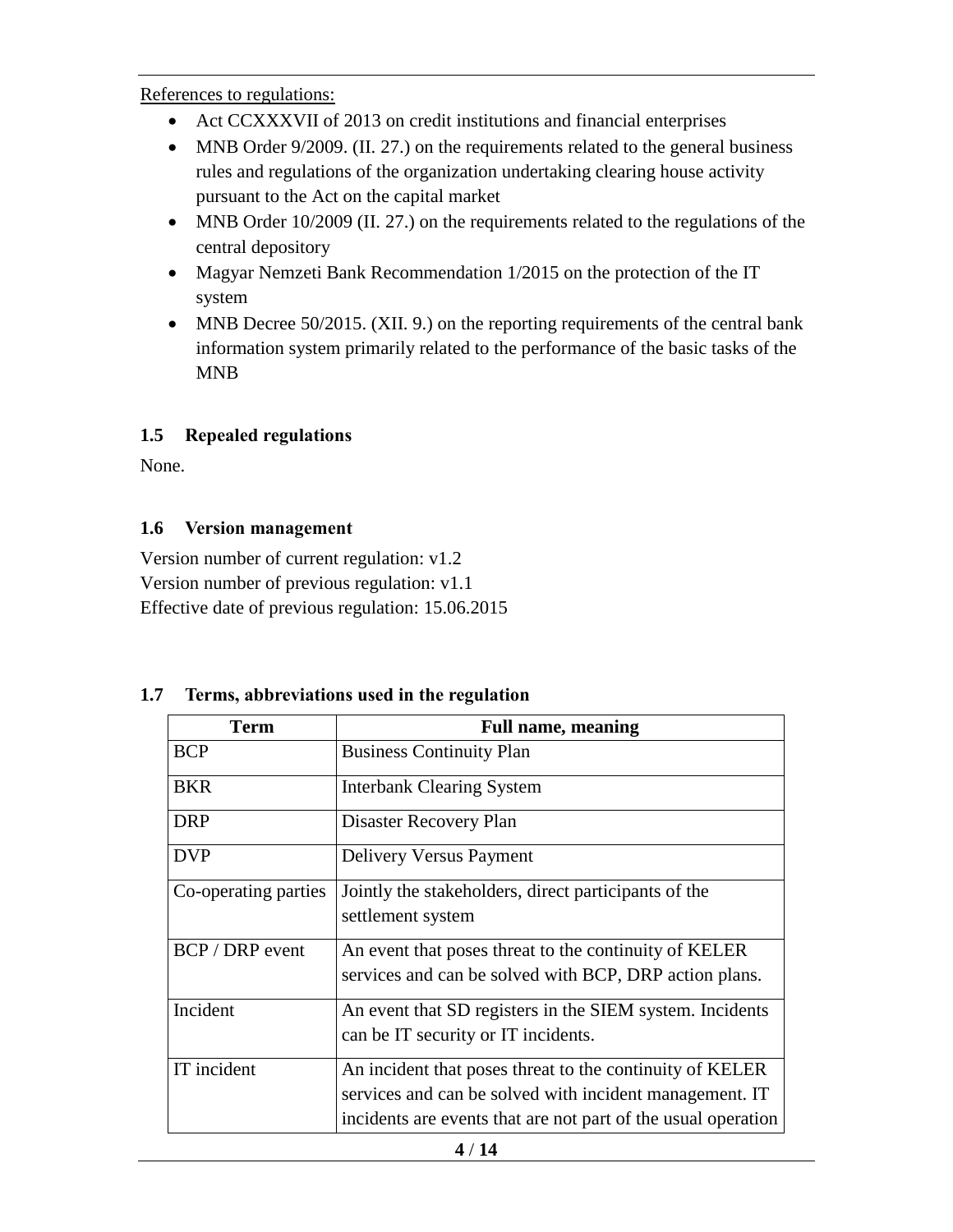|                     | of services that result or may result in the interruption of  |
|---------------------|---------------------------------------------------------------|
|                     | services and client activity or the deterioration of service  |
|                     |                                                               |
|                     | quality and client activity.                                  |
| <b>Disaster</b>     | The term disaster refers to a situation or state (e.g. in a   |
|                     | crisis situation, processes cannot be recovered; damage       |
|                     | caused by natural/biological factors or fire) that results in |
|                     | physical damage in KELER Group premises, equipment            |
|                     |                                                               |
|                     | due to which work becomes impossible in full or in part       |
|                     | or business cannot be continued at the place of the event.    |
| <b>KELER</b> Group  | In this document, the term KELER Group refers to              |
|                     | KELER Ltd. and KELER CCP Ltd.                                 |
| Crisis              |                                                               |
|                     | An incident impacting the entire KELER Group that can         |
|                     | be solved with action plans, and, if necessary, with the      |
|                     | direction of the OCM.                                         |
| <b>OCM</b>          | Operational Crisis Management. It is led by the SM Head,      |
|                     | permanent members are appointed in Attachments 2. of          |
|                     | the following documents:                                      |
|                     | 3-09 KELER Ltd. Regulation<br>business                        |
|                     | on<br>continuity and disaster recovery                        |
|                     | 3-14 KELER CCP Ltd. Regulation on business                    |
|                     | continuity and disaster recovery                              |
|                     |                                                               |
|                     | The OCM Head may appoint additional members depending         |
|                     | upon the crisis situation concerned.                          |
| Crisis Manager,     | The employee authorized to report extraordinary               |
| Operations          | situations on behalf of the client                            |
| Manager,            |                                                               |
|                     |                                                               |
| Responsible contact |                                                               |
| person              |                                                               |
| <b>MNB</b>          | Magyar Nemzeti Bank (Central Bank of Hungary)                 |
| Partial breakdown   | An incident impacting several services (but not the entire    |
|                     | KELER Group) that can be solved with action plans, and,       |
|                     | if necessary, with the direction of OCM.                      |
| <b>SD</b>           | Service Desk, KELER unit that receives error reports and      |
|                     | deals with errors                                             |
|                     |                                                               |
| VIBER               | Real Time Gross Settlement System                             |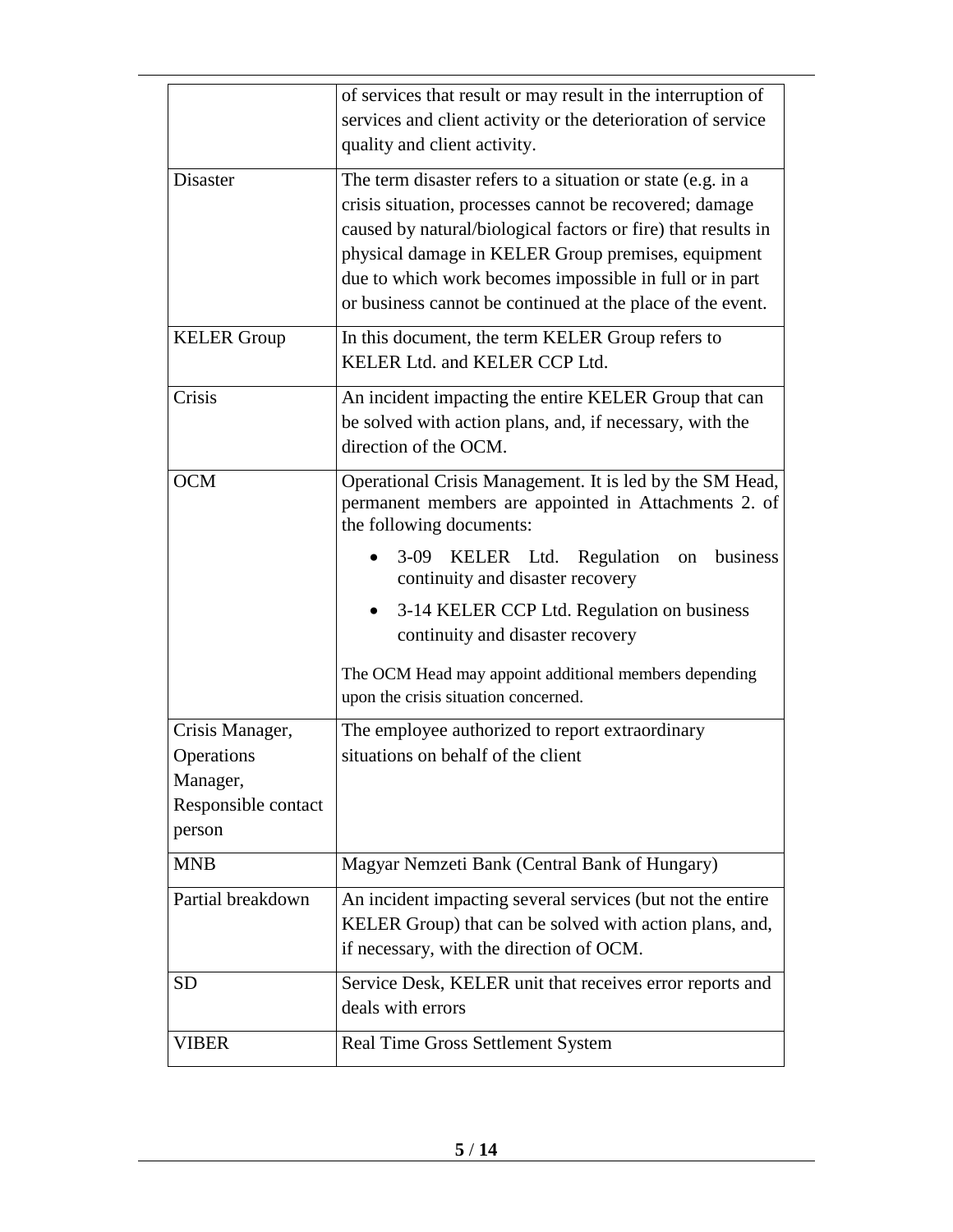## <span id="page-5-0"></span>**2 Introduction**

This regulation is prepared in line with the requirements of the Orders by the President of the Magyar Nemzeti Bank of 9/2009 (II. 27.) and 10/2009 (II. 27.).

This regulation defines the types of extraordinary situations, the rules of establishing and making public such situations and the applicable rules or procedure, decision making rights and the method of keeping contact with the Parties participating in the settlement system.

The primary task of the KELER Group is to ensure the continuous operation of the settlement system, as part of it, in the course of settlement, the KELER Group undertakes both clearing activity and cooperates in the settlement of the transaction cleared; and, as securities depository, the Depository of KELER engages third party service providers to ensure the physical safekeeping and custody of securities deposited and provides services related to physical and dematerialized securities. In order to provide highly reliable services, the KELER Group created internal regulatory documents and internal processes to ensure quick, efficient and structured response to unexpected, extraordinary events.

In order to ensure business continuity and thus the continuous provision of services, the KELER Group created internal processes and regulations that are suitable to provide for the continuous operation of the KELER Group even if undesirable events occur (minor operation disorders such as incidents, partial breakdown and crises), and, in case of interruption of continuous operation, to provide for recovery as soon as possible so that the KELER Group can meet payment and settlement obligations even if undesirable events arise.

The KELER Group took the below measures in particular to manage extraordinary situations:

- it created the KELER Group Business Continuity Plan that ensures the required business continuity of the KELER Group in case of incidents, partial breakdown and crises;
- it also created the KELER Group Disaster Recovery Plan that defines the tasks to be completed in the interest of recovery in case of disaster;
- the KELER Group has its own recovery site, as an alternative site that provides for the continuity of processes of the KELER Group;
- with the quantifiable parameters of the Business Impact Analysis method, the KELER Group analyzes business processes in terms of process interruption impact on the operation of the KELER Group. The purpose of the analysis is to identify the processes and resources that are critical for the operation of the KELER Group, BCP and DRP action plans and background strategies are prepared for such processes and resources;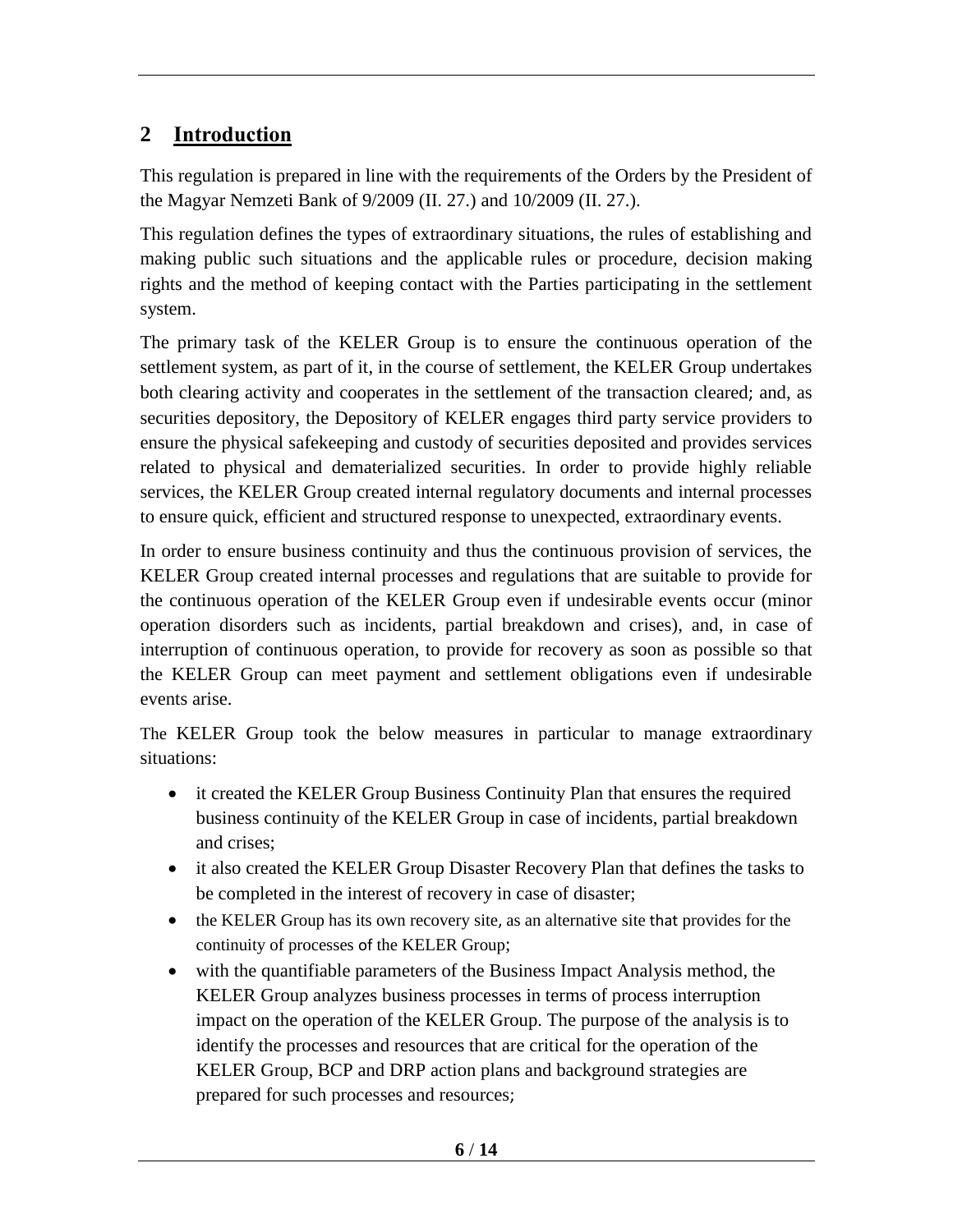- the KELER Group incorporated in the BCP the operational risks and the processes to manage operational risks related to the tasks stated in the Cooperation Agreement concluded with the MNB;
- the KELER Group Depository Announcement 'Basic principles of operation time extension' regulates the extension of operation time of DVP securities account transfers and repo transactions and repo transactions for VIBER members requested by credit institutions.

In accordance with the Co-operation Agreement concluded between the KELER Group and the Magyar Nemzeti Bank, the MNB makes decision on the extension of VIBER operation time in line with the requirements of the Depository Announcement of the KELER Group on the basic principles of operation time extension that is created based on Attachment 4/a of the General Business Rules of the MNB (Disasters involving VIBER members). In this regard, the KELER Group as a credit institution is governed by the rules that apply to other VIBER members.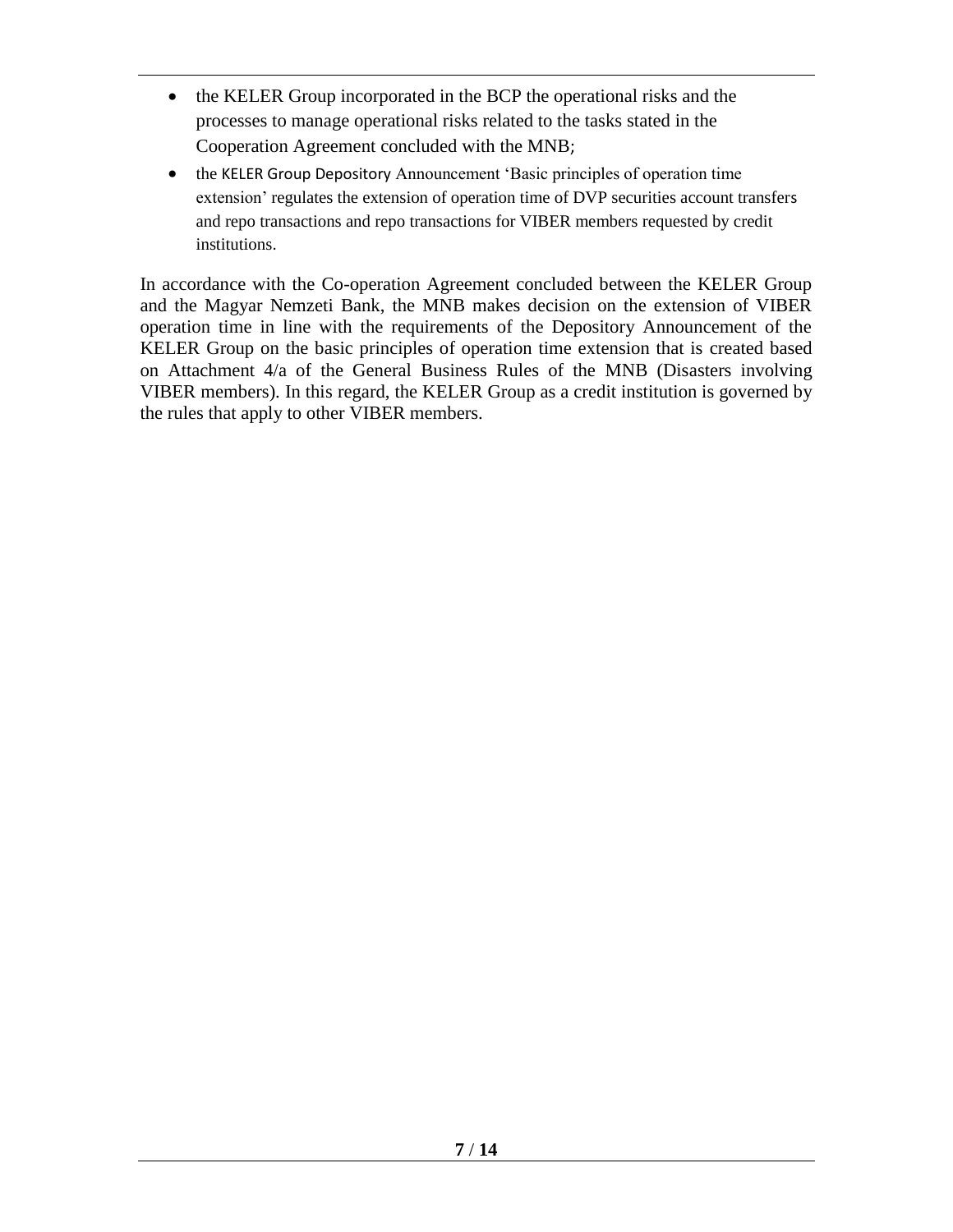## <span id="page-7-0"></span>**3 Categories and declaration of extraordinary situations**

#### <span id="page-7-1"></span>**3.1 Types of extraordinary situations**

The events that pose threat to the business continuity of the KELER Group can be grouped as follows (in decreasing order of scope):

- Disaster
- Crisis
- Partial breakdown
- BCP / DRP event

Section 4. of this regulation describes the procedures to be followed by incident type in the case of the following crisis situations.

#### <span id="page-7-2"></span>**3.2 Persons entitled to declare extraordinary situations**

For the management of partial breakdown, crisis and disaster situations, the KELER Group sets up a crisis management unit (Operative Crisis Management, OCM). The purpose of setting up this unit is to ensure that tasks and responsibilities are defined prior to the occurrence of such events and issues can be handled efficiently. OCM is to be convened in case of partial breakdown, crisis and disaster.

The KELER Group OCM Head is entitled to declare extraordinary a situation threatening the continuity of business of the KELER Group.

#### <span id="page-7-3"></span>**3.3 Decisions and regulation of extraordinary situations**

The following chart illustrates the process of decision making and regulation related to the declaration of extraordinary events that are threats to business continuity.<sup>1</sup>

#### **Reporting:**

All KELER Group employees are required to report to SD or the OCM Head the events that threaten or restrict KELER Group business continuity.

The process of assessment and decision making following the perception of the business continuity event/incident is as follows:

- The person becoming aware of the event informs SD or the OCM Head (SD is required to inform the OCM Head).
- At its discretion, the OCM Head considers potential measures, and, if needed, it consults the competent members of the areas involved in the incident, and defines which of the categories stated in Section 3.1. the event belongs into:

 $\overline{a}$ <sup>1</sup> The event is declared extraordinary situation if the perceived or reported event actually exist.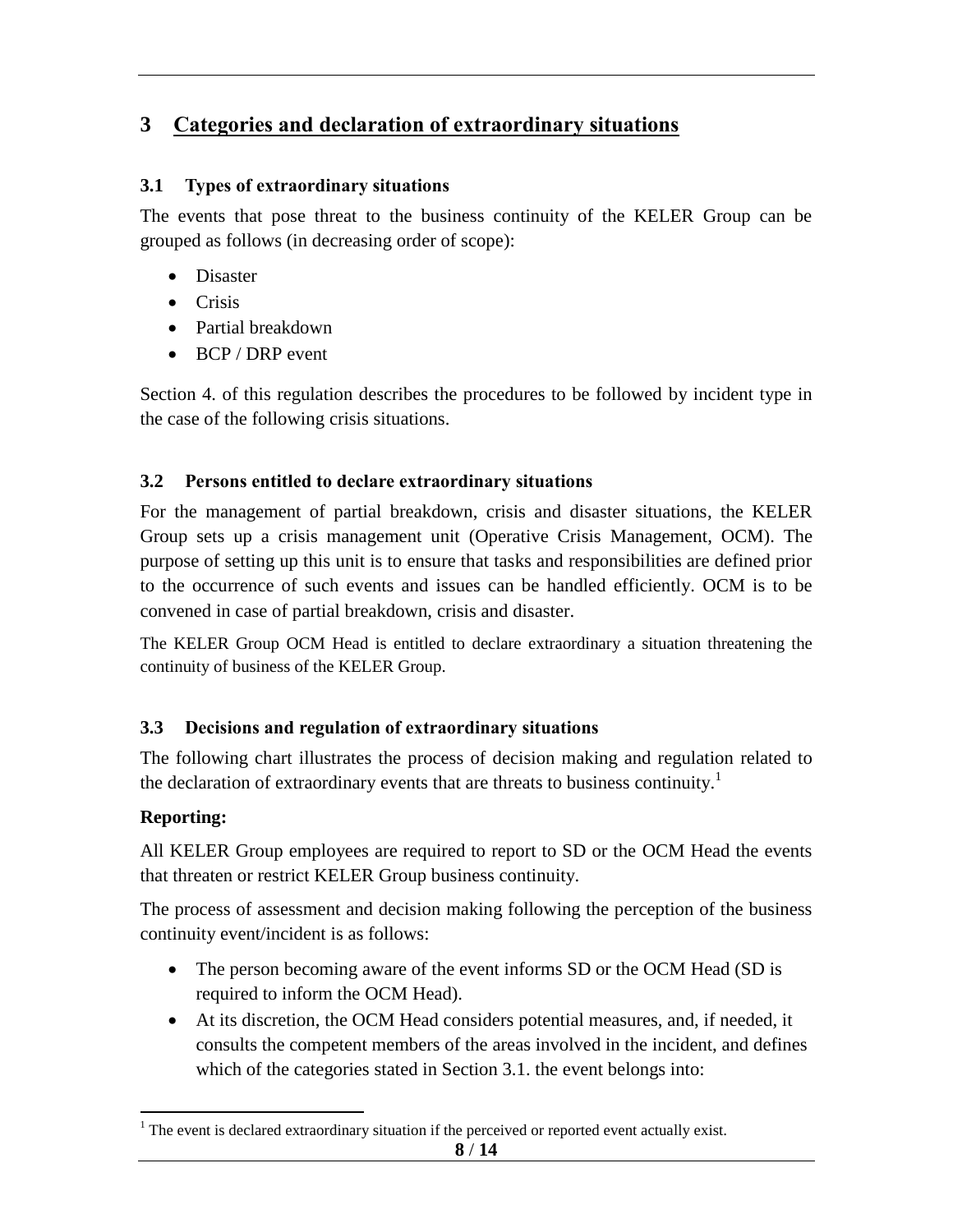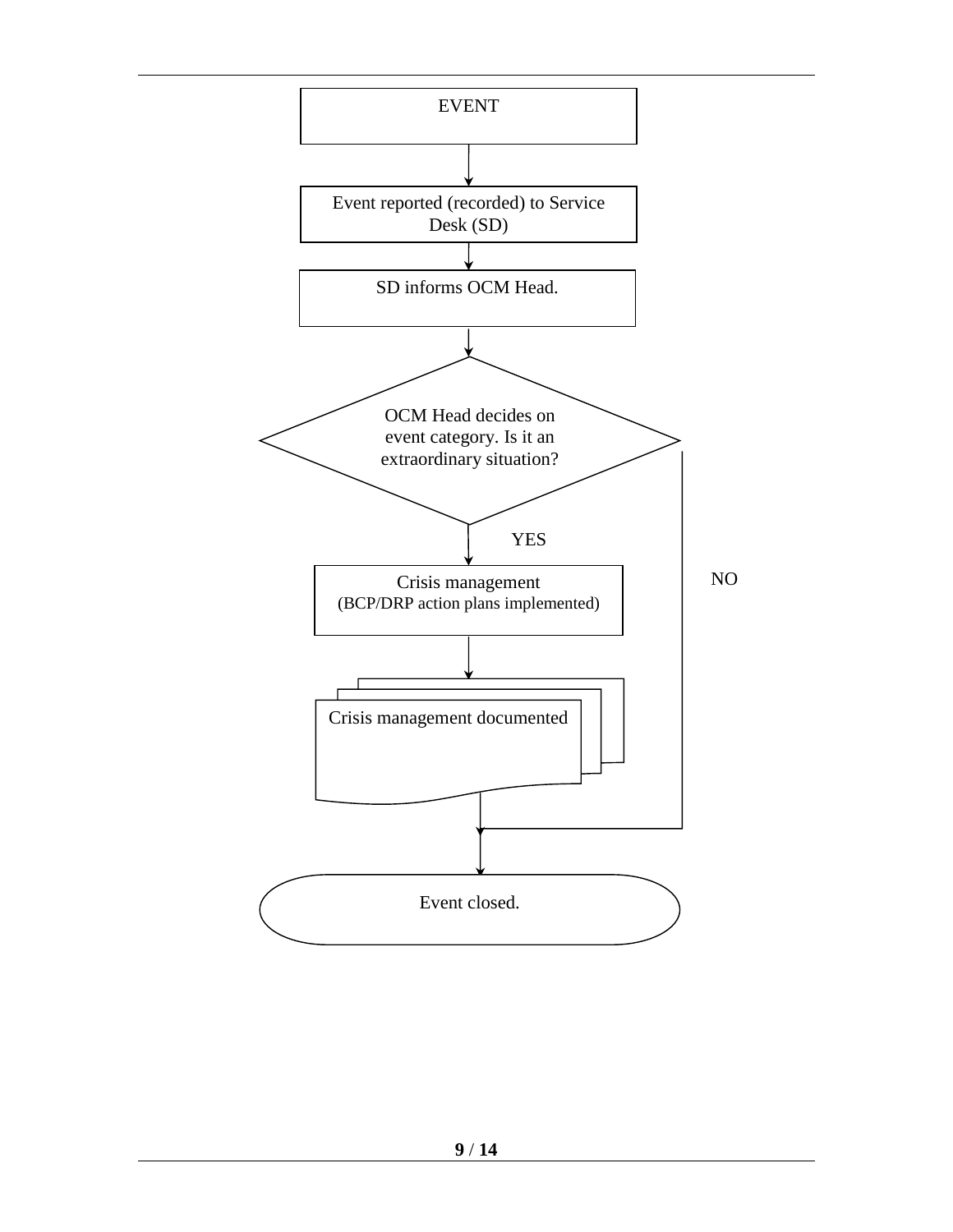### <span id="page-9-0"></span>**4 Procedure of extraordinary situation prevention**

The KELER Group informs the clients concerned in several channels on the events, extraordinary situations that arise in its own systems and impact the services provided:

- in the KID system,
- by phone / telefax,
- on the internet (on the web site at: [www.keler.hu](http://www.keler.hu/)).

#### <span id="page-9-1"></span>**4.1 Procedure in case of disaster**

If the OCM Head declares disaster an extraordinary event in the operation of the KELER Group, the BCP action plans including the replacement processes and the DRP action plans on the impacted resources are activated.

#### <span id="page-9-2"></span>**4.2 Procedure in case of crisis, partial breakdown**

The basic principle of responding to partial breakdowns is that decision making levels try to analyze the situation, recommend resolutions and solve the situation at their own discretion, from bottom to top. If needed, the KELER Group OCM is convened.

In case of crisis or threat of crisis, the KELER Group OCM is entitled and required to analyze the situation, recommend decisions. The KELER Group OCM Head is entitled and required to make binding decisions for the KELER Group in order to deal with the situation.

In case of crisis or partial stoppage, the provisions of the Business Continuity Plan are to be followed, and the BCP and related DRP actions plans are to be used.

#### <span id="page-9-3"></span>**4.3 Procedure in case of BCP / DRP event**

The heads of KELER Group organizational units have the primary responsibility to prevent incidents and respond to any arising incidents.

The basic principle of resolving critical situations is that decision making levels first work to analyze the arising situation, make recommendation to deal with the situation and work to solve such situations, from bottom to top, at their own discretion.

In case of incidents, the provisions of the Business Continuity Plan are to be followed and the BCP and related DRP action plans are to be used.

#### <span id="page-9-4"></span>**4.4 Deviation from the procedure**

OCM is entitled to make a decision on the detailed procedures to be followed when an (individual) event other than the event types defined above occurs, or on the need for and the details of individual measures to be taken in the extraordinary situation concerned.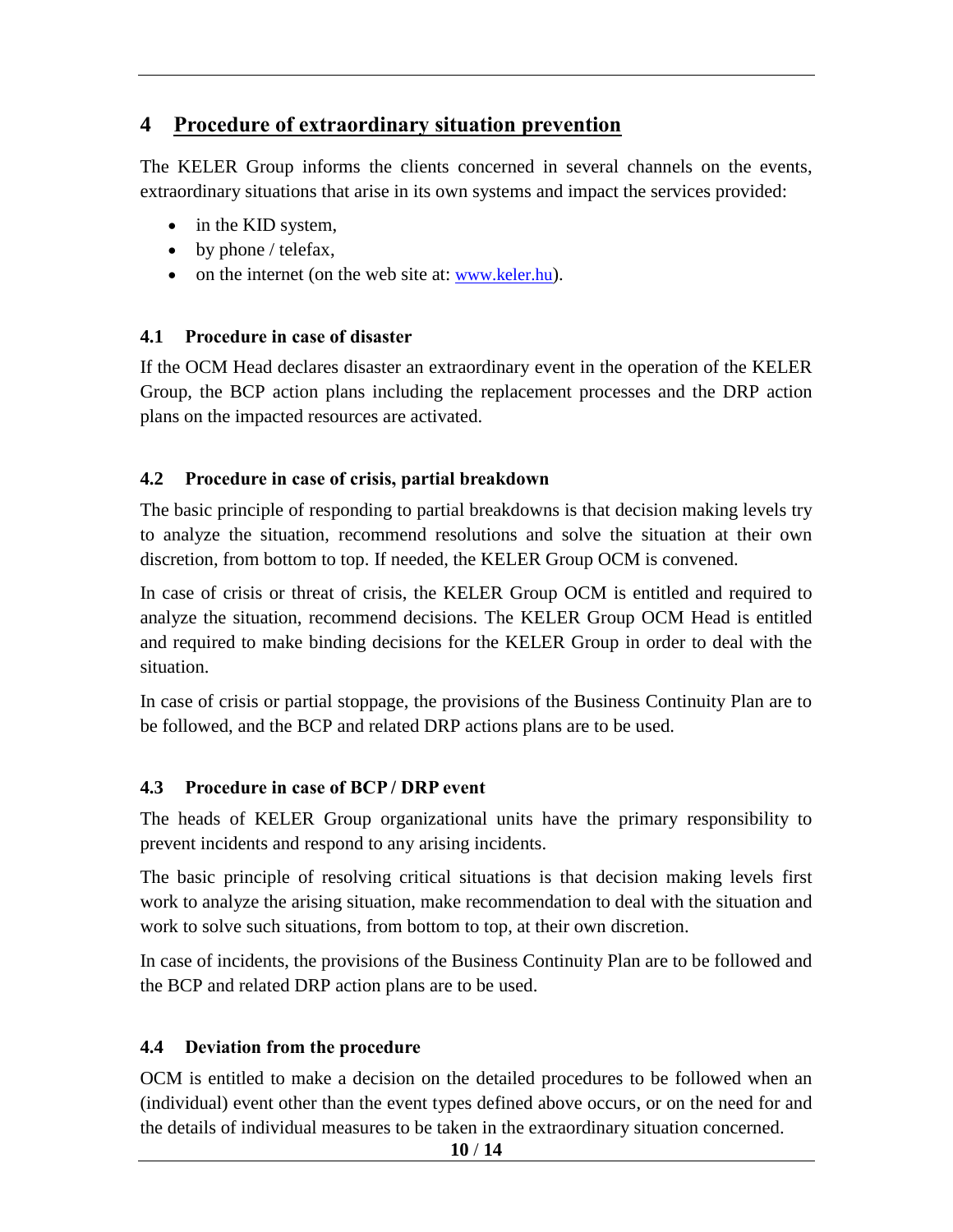#### <span id="page-10-0"></span>**5 Responsibilities of clients**

- 5.1 As a basic requirement, clients are expected to know and comply with all the rules and reporting obligations applicable to clients, defined in the KELER Group General Business Rules<sup>2</sup>.
- 5.2 Based on the General Business Rules of the KELER Group and the agreement concluded between the KELER Group and the client, in cooperation with the KELER Group, clients are required to take into account the terms of operation of KELER Group services on the one hand, and, on the other, in line with this published regulation<sup>3</sup>, clients have to take part in the execution of the tasks defined by the KELER Group in case of emergency.
- 5.3 Upon the occurrence of an extraordinary situation, the client is required to follow the procedures to manage extraordinary situations stated in Section 4. of this regulation, and, depending upon the nature of the issue, act in line with the order of the KELER Group OCM Head and/or the MNB manager in charge.

 $\frac{1}{2}$ 

https://www.keler.hu/Dokumentumt%C3%A1r/Szab%C3%A1lyzatok/KELER%20%C3%81ltal%C3%A1nos%20%C3%9Cz letszab%C3%A1lyzat/ 3

https://www.kelerkszf.hu/Dokumentumt%C3%A1r/Szab%C3%A1lyzatok/A%20KELER%20Csoport%20Rendk%C3%ADv %C3%BCli%20helyzetek%20kezel%C3%A9s%C3%A9re%20vonatkoz%C3%B3%20szab%C3%A1lyzata/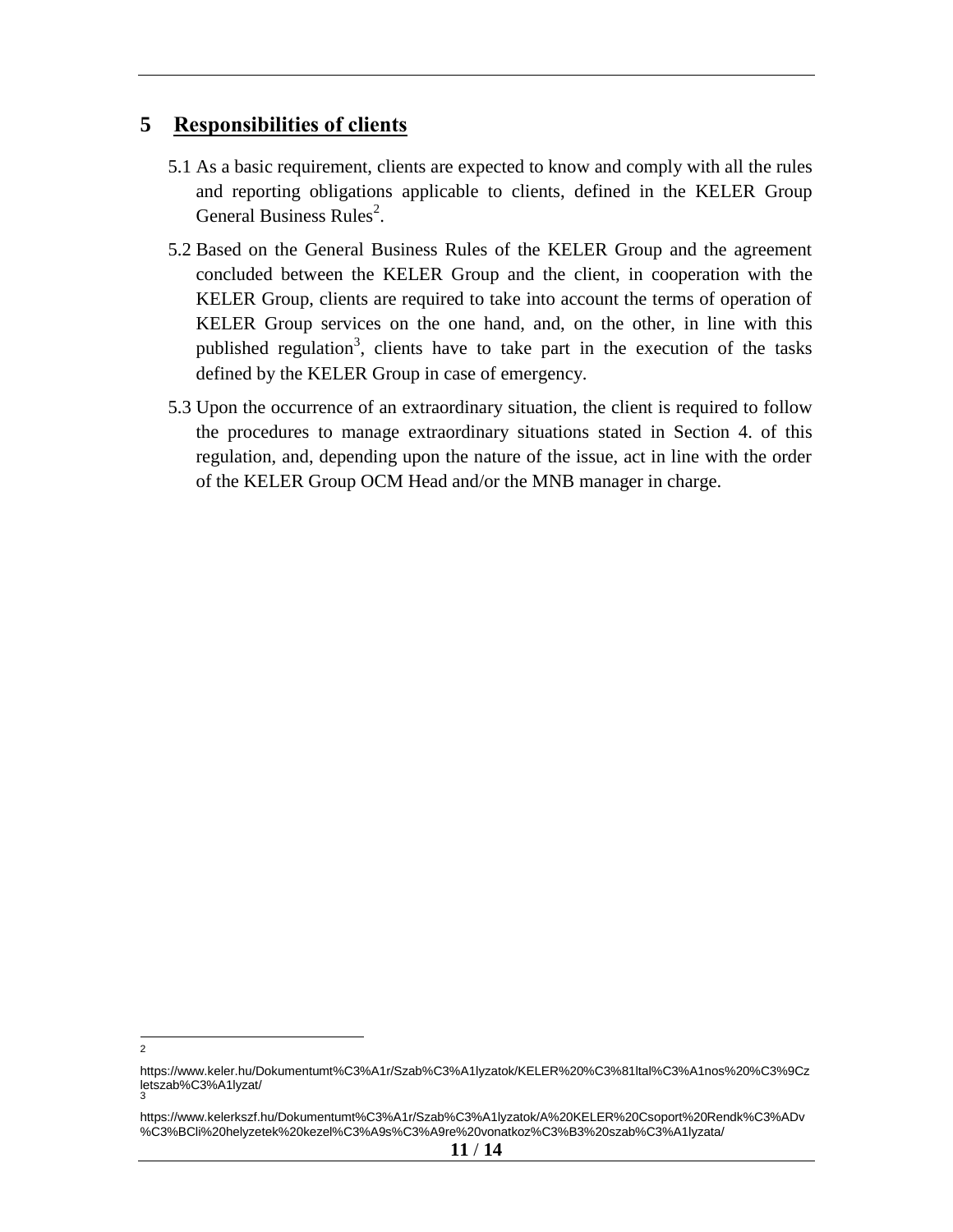## <span id="page-11-0"></span>**6 KELER Group reporting obligation in case of extraordinary situation**

The KELER Group provides detailed reporting, with description in text format (W08), to the MNB (in line with MNB Order 48/2014) on all disruptions that

- are qualified operation crisis, bank operation crisis, crisis situation or disaster in line with the business continuity plan or regulations (general business conditions, regulation on the management of extraordinary situations, etc.) of the reporting entity, or
- may result in loss of service, delay or damage to expectations related to the service (e.g. incorrect format) during the operation of the payment system or the performance of clearing house, central counterparty or central securities depository services in line with Act CXX of 2001 on the Capital Market.

Based on the crisis and disaster report, the SD Head completes the W08 report to be forwarded to the MNB that forms part of mandatory reporting. The person responsible for signing this report, depending upon the nature of the crisis/disaster, is the OCM member representing business or IT.

Person responsible for sending the report: SD Head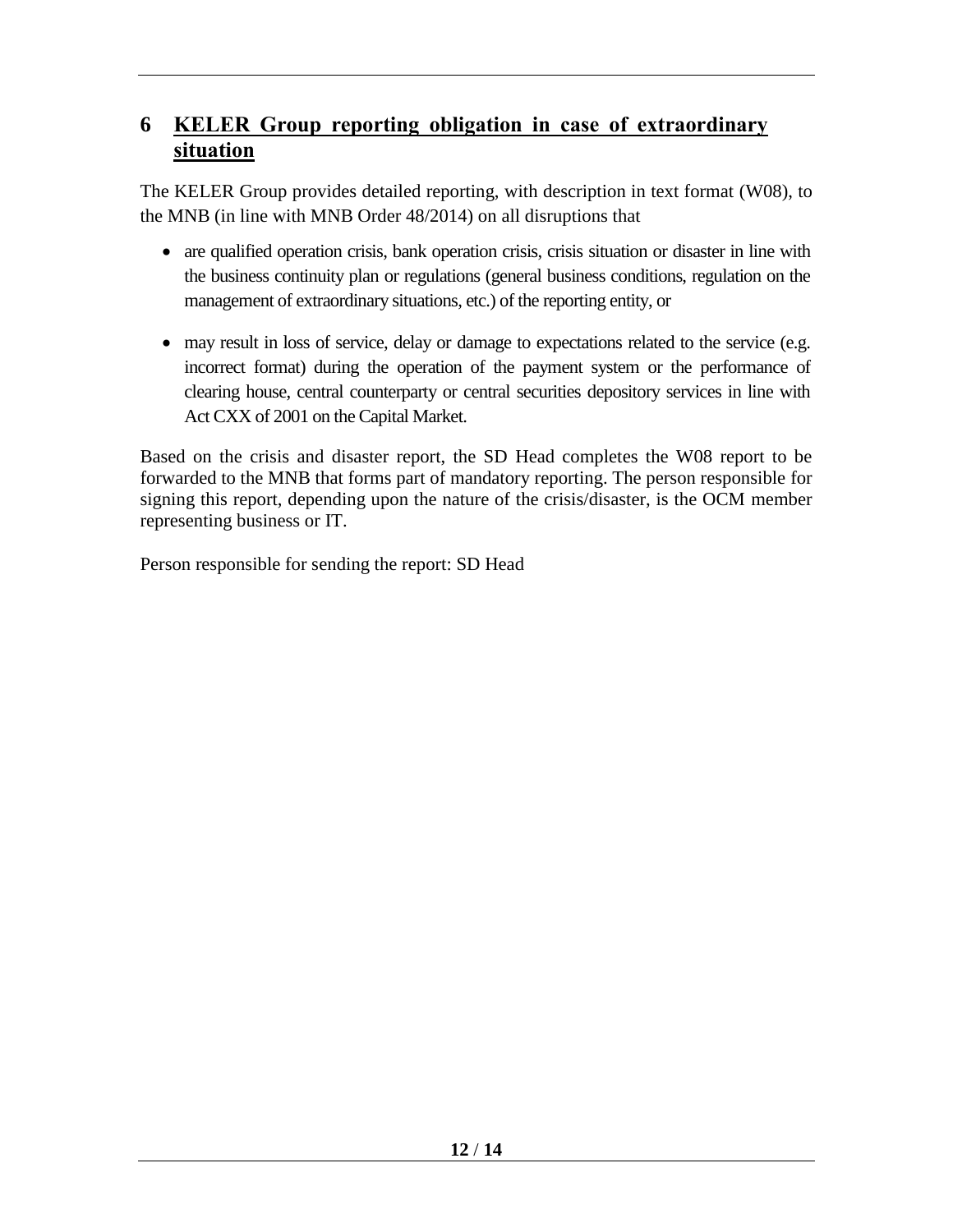## <span id="page-12-0"></span>**7 Method of keeping contact**

Clients are required to provide the KELER Group Client Relations and Marketing Department the name and contact details of employees in their organizations that are designated Crisis Managers and Operations Managers in relation to the services provided by the KELER Group. The client can merge the two functions by designating a Responsible Contact Person. The client is required to provide for the first time the data of the contact persons within 5 business days of the effective date of this regulation, changes in the data of contact persons are to be advised to the KELER Group without delay. The client is responsible for the consequences of failure to report to the KELER Group.

The KELER Group Client Relations and Marketing Department registers the contact details reported and uses such details to identify the client when contact is made, and, in case of extraordinary situation reported by the client, to check the rights to make the report.

KELER Group contact details. KELER Group switchboard: (+36-1) 483-6100 KELER Group Service Desk phone number: (+36-1) 483-6120 KELER Group telefax number: (+36-1) 342–3539 KELER Group Service Desk e-mail: [servicedesk@keler.hu](mailto:servicedesk@keler.hu) KELER Group central e-mail: [keler@keler.hu](mailto:keler@keler.hu)